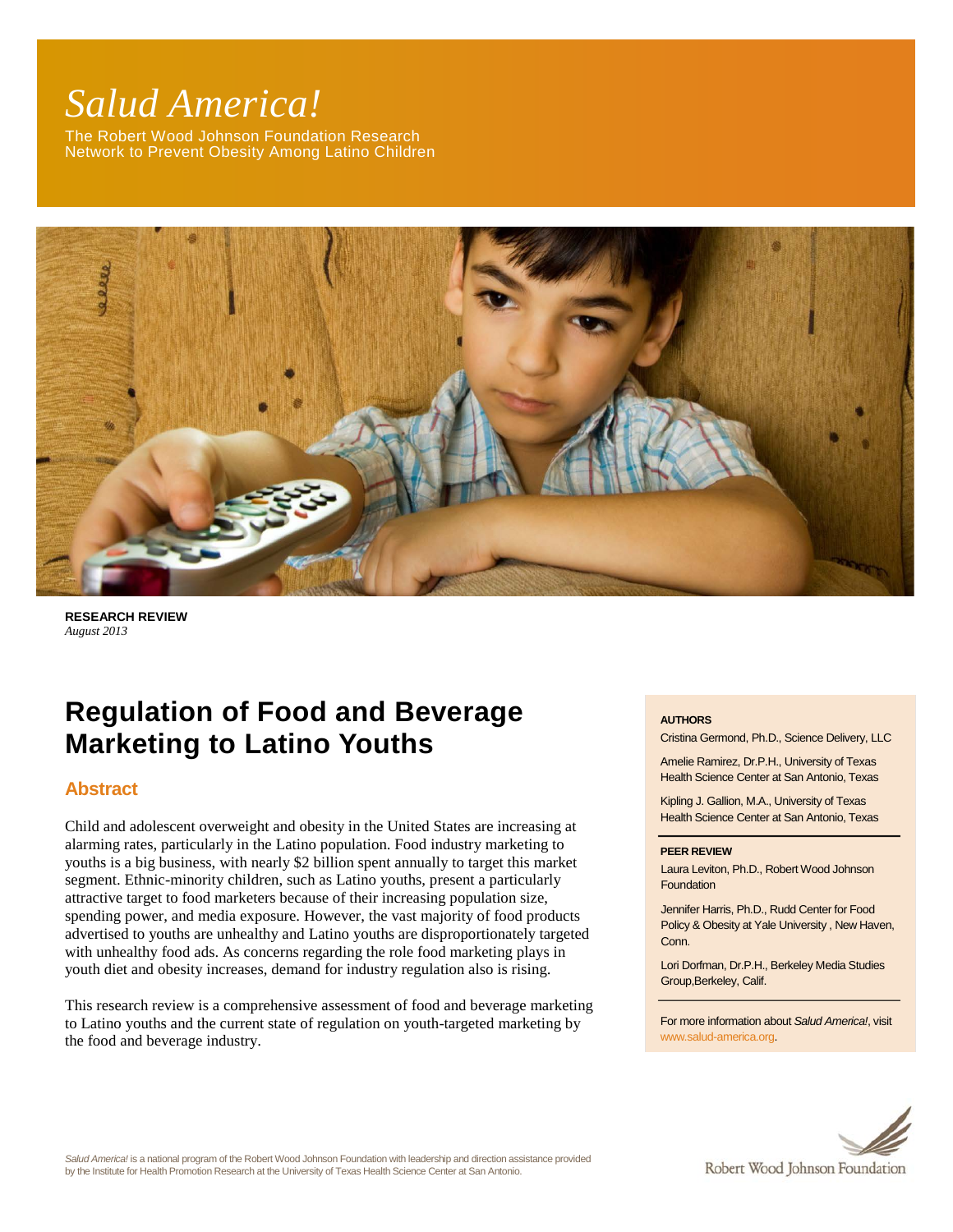## **Introduction**

Currently, 39.1 percent of Latino youths ages 2-19 are overweight or obese, compared with 27.9 percent for non-Latino White youths.<sup>1</sup> Diet is a central component of overweight and obesity and a variety of environmental, social, and cultural factors may contribute to Latino youths diet practices. Food and beverage marketing is one such factor.<sup>2</sup>

Scientific evidence points to food and beverage marketing as a key influence on youth diet owing to its distortion of young people's food preferences, requests, consumption patterns, and nutrition knowledge.<sup>2-6</sup> Leading food and beverage companies spend nearly \$2 billion annually to market branded food and beverage products to young people. <sup>7</sup> These heavily marketed foods and beverages are typically of poor nutritional value with little positive contribution to dietary recommendations.<sup>2</sup> Recent data show that food advertising targeted at Spanishspeaking children is even more likely to promote nutritionally poor food products than advertising aimed at English-speaking children.<sup>8</sup>

Children and adolescents are attractive market segments for the food and beverage industry because they spend billions of their own dollars annually (and are increasing in buying power), influence parental purchases, heavily use media, readily adopt new media technologies, and are future adult consumers.<sup>9;10</sup> African-American and Latino youths are specifically important targets given that they are rapidly growing population segments, and generally consume more media and have higher spending power relative to other youths.<sup>11-13</sup>

Industry members have recognized these factors and, in response to less effective regulation of youth food marketing in U.S. Spanish-language media, increased their ethnically targeted marketing.<sup>8;13;14</sup> As such, public health researchers, child health advocates, and policymakers are actively examining strategies used by the food industry to target Latino children and adolescents in an effort to identify opportunities to improve regulation. $3,13$ 

#### **Methodology**

This comprehensive research review summarizes the current literature on food and beverage industry marketing to Latino youths. The review further examines the current state of industry and government regulation of food and beverage marketing to the young population in the U.S.

For this review, keyword searches were conducted in PubMed, Google Scholar, and Google with a combination of terms and words in the title or text. Databases were searched with key terms such as: "food and beverage marketing AND children AND diet" and "food-industry marketing AND children AND regulation." We searched variations of these terms, including variants containing the terms "Latino" and "Hispanic."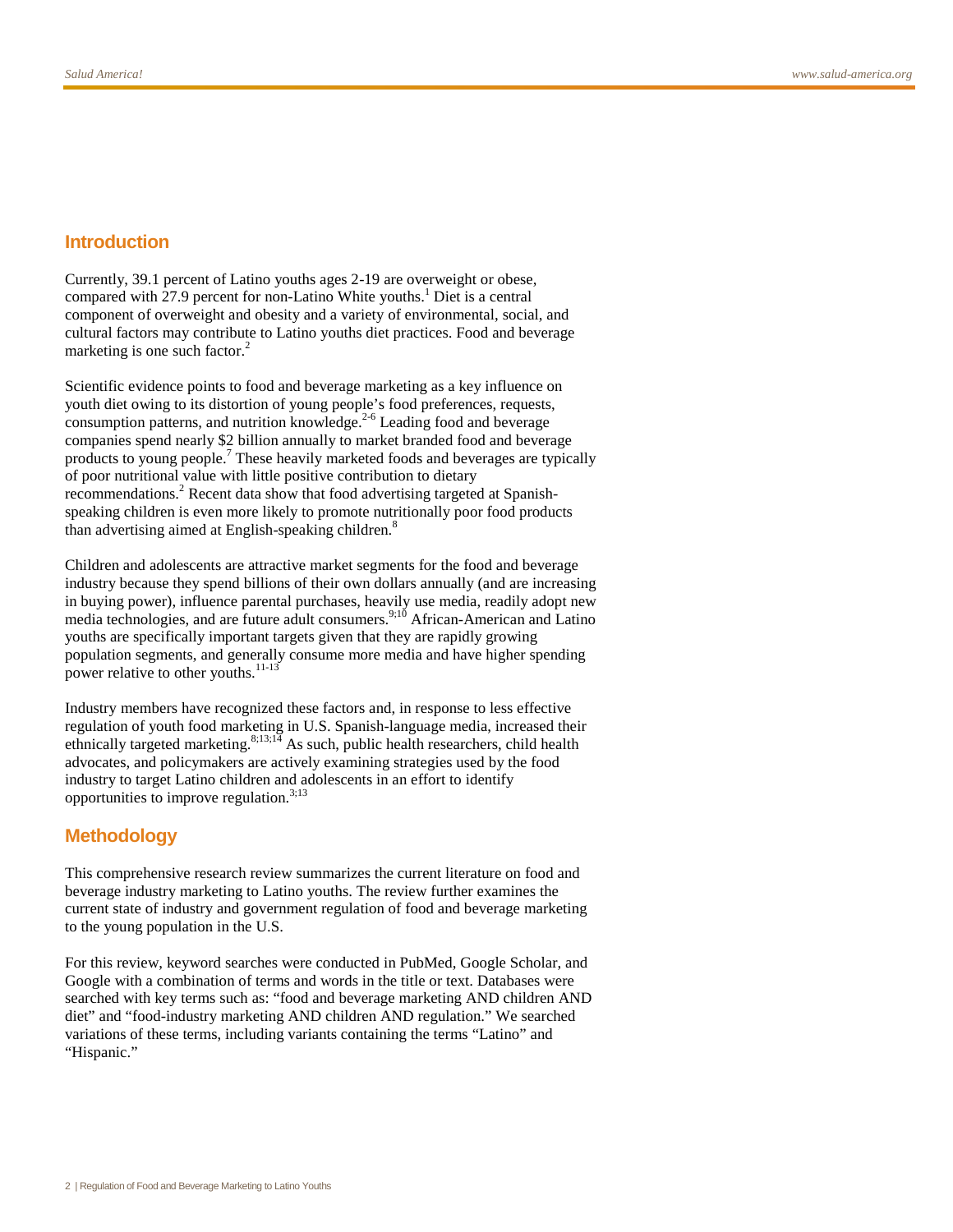Article titles and abstracts were reviewed, and relevant articles were retrieved. Additional articles were identified through searches of the references of the initial set of publications found through keyword searches. Also included were reports from governmental agencies and other relevant stakeholders and peer-reviewed, published studies and review articles as additional sources of evidence. Search limits were confined to the English language. Searches were not restricted by date or study design.

## **Key Research Results**

- Food and beverage marketing practices influence youth diet and disproportionately focus on unhealthy products, especially advertising targeted to minority youths.
- Latino youths are particularly vulnerable to food and beverage marketing because of their high levels of media exposure.
- **Food and beverage marketers identify Latino youths as an important market** segment and use targeted strategies to sell to and persuade this population.
- The food and beverage industry has integrated itself into the U.S. Latino community.
- Self-regulation of child-targeted marketing by the food and beverage industry has not been effective and is even less effective at protecting Latino youths.
- Various advocacy groups have repeatedly called for government regulation of food marketing to children and, although government intervention has not yet reached fruition, some local avenues exist to potentially regulate marketing in Latino communities.

# **Studies Supporting Key Research Results**

#### **Food and beverage marketing practices influence youth diet and disproportionately focus on unhealthy products, especially advertising targeted to minority youths.**

A 2005 report from the Institute of Medicine (IOM), *Food Marketing to Children and Youth*, describes media (in all of its various forms) as the central environmental factor influencing the dietary patterns of young people and states that food and beverage marketing is a likely contributor to less healthful diets.<sup>2</sup> The report concludes that television (TV) advertising, specifically, influences children ages 2-11 to prefer and request high-calorie and low-nutrient foods and beverages. Moreover, the IOM found evidence that TV advertising influences both the short-term and usual dietary intake of children ages 2-5. Weaker evidence supports a role for influence on older children's diets.

In line with the IOM report, additional recent studies show that the vast majority of food industry advertisements targeting children are for unhealthy foods. A 2009 study found that fewer than one in 100 food ads promote a healthy product that can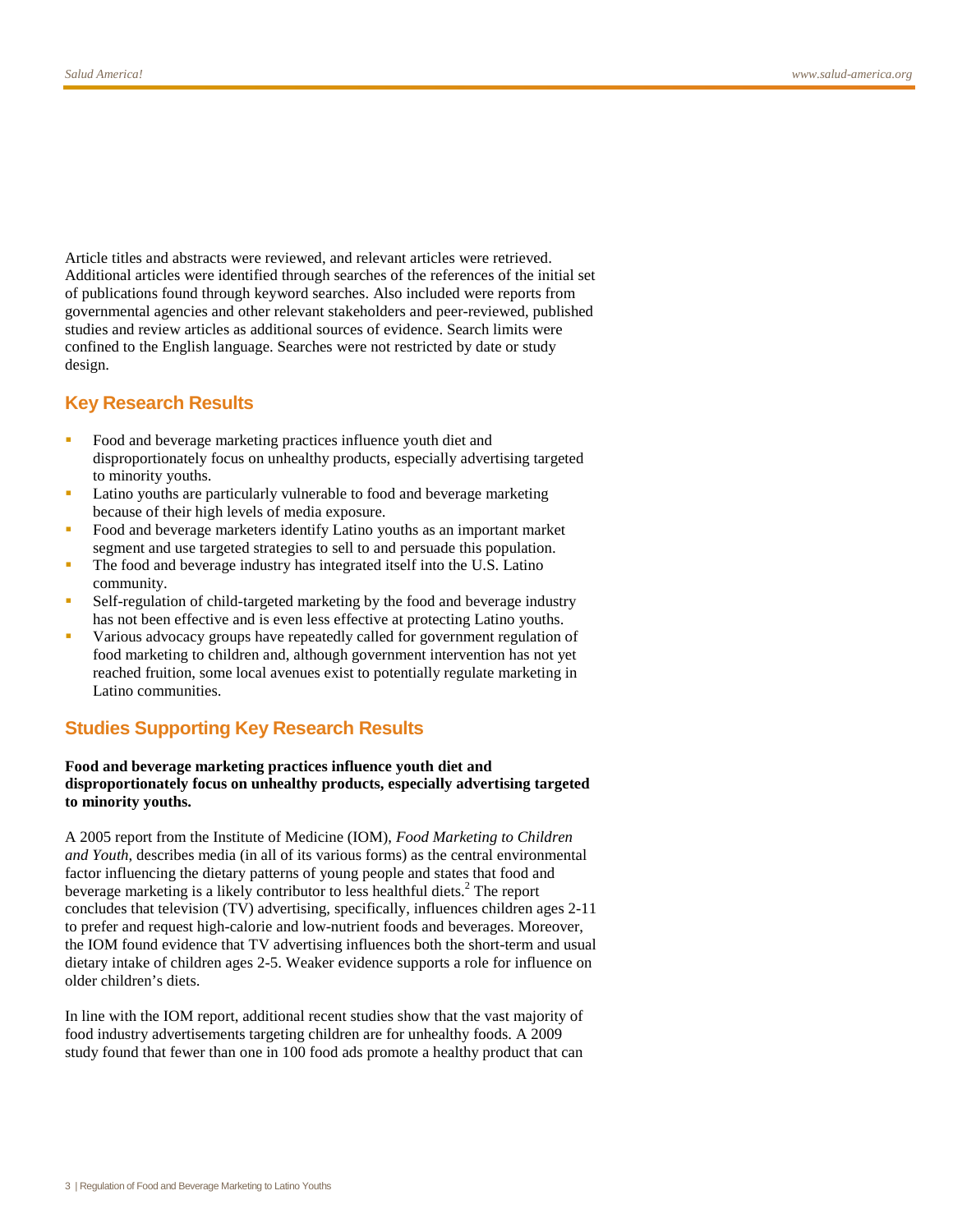be eaten safely on a daily basis. The study showed that in the 10 hours of watching children's TV programs that is required to identify one healthy food ad, children are exposed to 55 ads for foods that are nutritionally poor.<sup>15</sup> A second study reported that 86 percent of food product advertisements viewed by children aged 2-11 years were for foods high in saturated fat, sugar, or sodium.<sup>16</sup>

Minority youths experience even higher rates of advertising of high-calorie, nutrientpoor foods than White youths. Data show that fast-food TV advertisements viewed by African-American children contain 7 percent more calories per ad compared to White children, and both Latino and African-American children are significantly more likely to see ads for high-calorie, low-nutrient fast-food meals available at McDonald's Corporation, Burger King, and Yum! Brands' chain restaurants (e.g., KFC and Taco Bell).<sup>17</sup> Additional recent findings show that 84.2 percent of youthtargeted food and beverage advertisements on Spanish-language TV promote foods in the lowest nutritional category. This is notably higher than the already high 72.5 percent on English-language channels (see Figure 1).<sup>8</sup>

#### **Latino youths are particularly vulnerable to food and beverage marketing because of their high levels of media exposure.**

Like other minorities, Latino youths have higher overall levels of media exposure in a typical day than do their White counterparts (13 hours for Latino youths compared with 8.36 hours for White youths; see Figure 2).<sup>12</sup> A large chunk of this increased media exposure reflects more TV watching; Latino youths watch an average of 5.21 hours of TV per day, much more than the 3.36 hours watched by White youths. Latino youths are also more likely to have a TV in their bedroom (77% Latinos vs. 64% Whites).

While concerns about a digital divide (a gap in access to electronic devices due to socioeconomic status and race/ethnicity) persist, growing evidence suggests that access is increasingly available to most minority adolescents, including Latinos.<sup>18</sup> Latino youths spend nearly 3 hours per day watching videos, playing games, and listening to music on mobile devices like cell phones and iPods, while Whites spend only 1 hour, 20 minutes.<sup>12</sup> Latinos also spend increased time listening to music and using computers and are active in newer types of media outlets, and about 18 percent of young Latino Internet users use Twitter compared to 8 percent of all young Internet users.<sup>19</sup>

*Latino youths are particularly vulnerable to food and beverage marketing because of their high levels of media exposure.*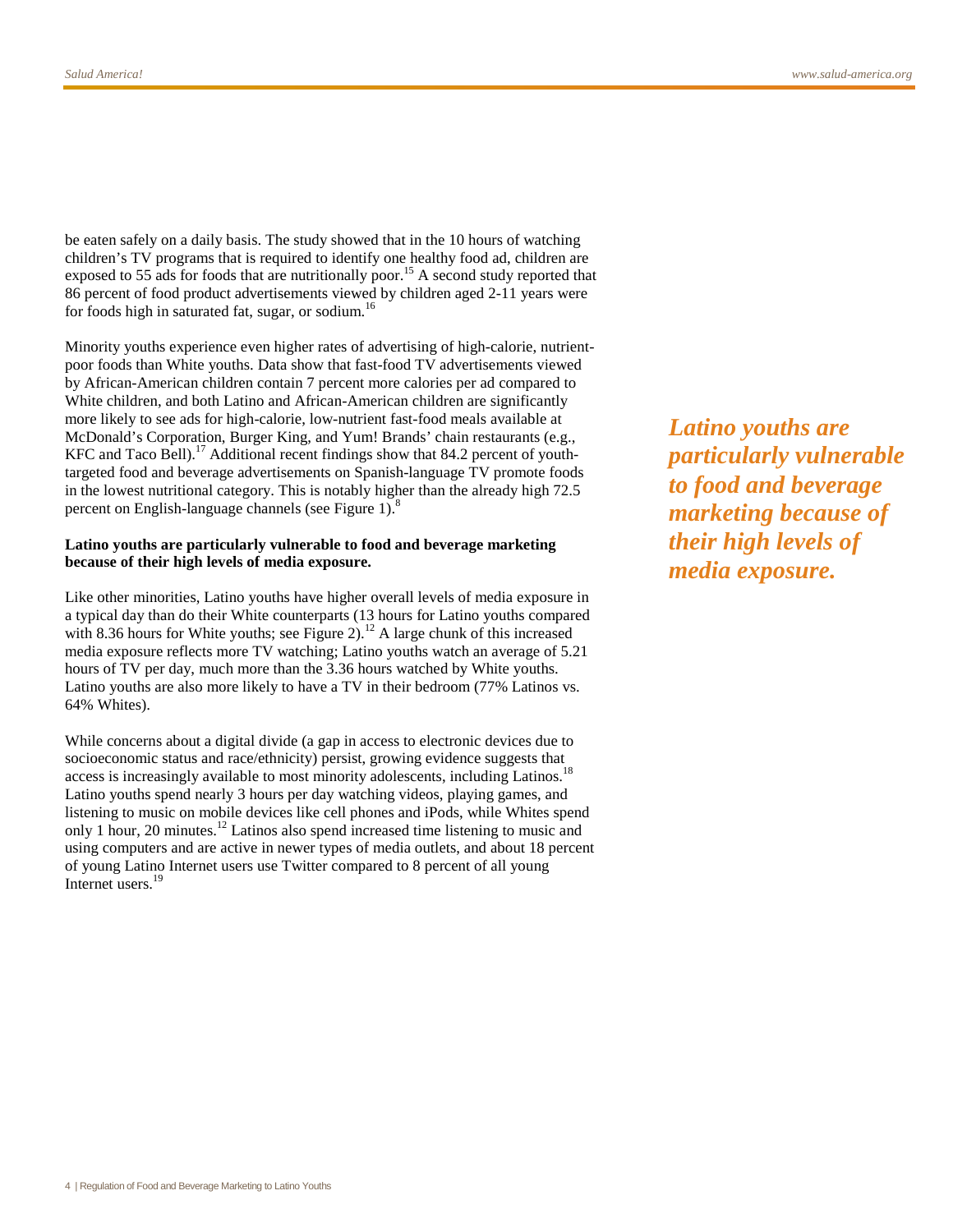

#### Figure 1 **Comparisons of Nutritional Quality in Food Ads for Industry Overall by Program Language**

**Note:** Go: Foods to eat anytime, low in calories, healthy; Slow: Foods to eat sometimes (at most several times a week), medium in calories, healthy; Whoa: Foods to eat only now and then, high in calories, not so healthy.

#### *Data source: U.S. Department of Health and Human Services food rating framework.*

Levels of media exposure are important to consider given that repeated exposure can strengthen a marketing message's significance to the consumer, suggest behaviors, and affect the diffusion of the message. Therefore, due to their increased TV exposure and also because of targeted marketing campaigns, ethnic minorities, as a group, are subject to a disproportionate amount of unhealthy food advertising.<sup>17</sup> As discussed in the previous section, several pieces of evidence show Latino youths see more TV advertisements for unhealthy foods than White youths. This difference persists in media forms beyond TV. For instance, Latino youths also visit childtargeted food marketing websites at disproportionately higher rates than their peers.<sup>17</sup>

Importantly, multiple studies document the association of increased media use and childhood obesity in the Latino community.<sup>20;21</sup>

#### **Food and beverage marketers identify Latino youths as an important market segment and use targeted strategies to sell to and persuade this population.**

The young Latino population's high exposure to traditional media outlets, such as TV, coupled with their increasing exposure to digital media, contribute to their identification as a key target market segment in the marketing world at large.<sup>22;23</sup> Further factors contributing to the targeting of Latino youths include their increasing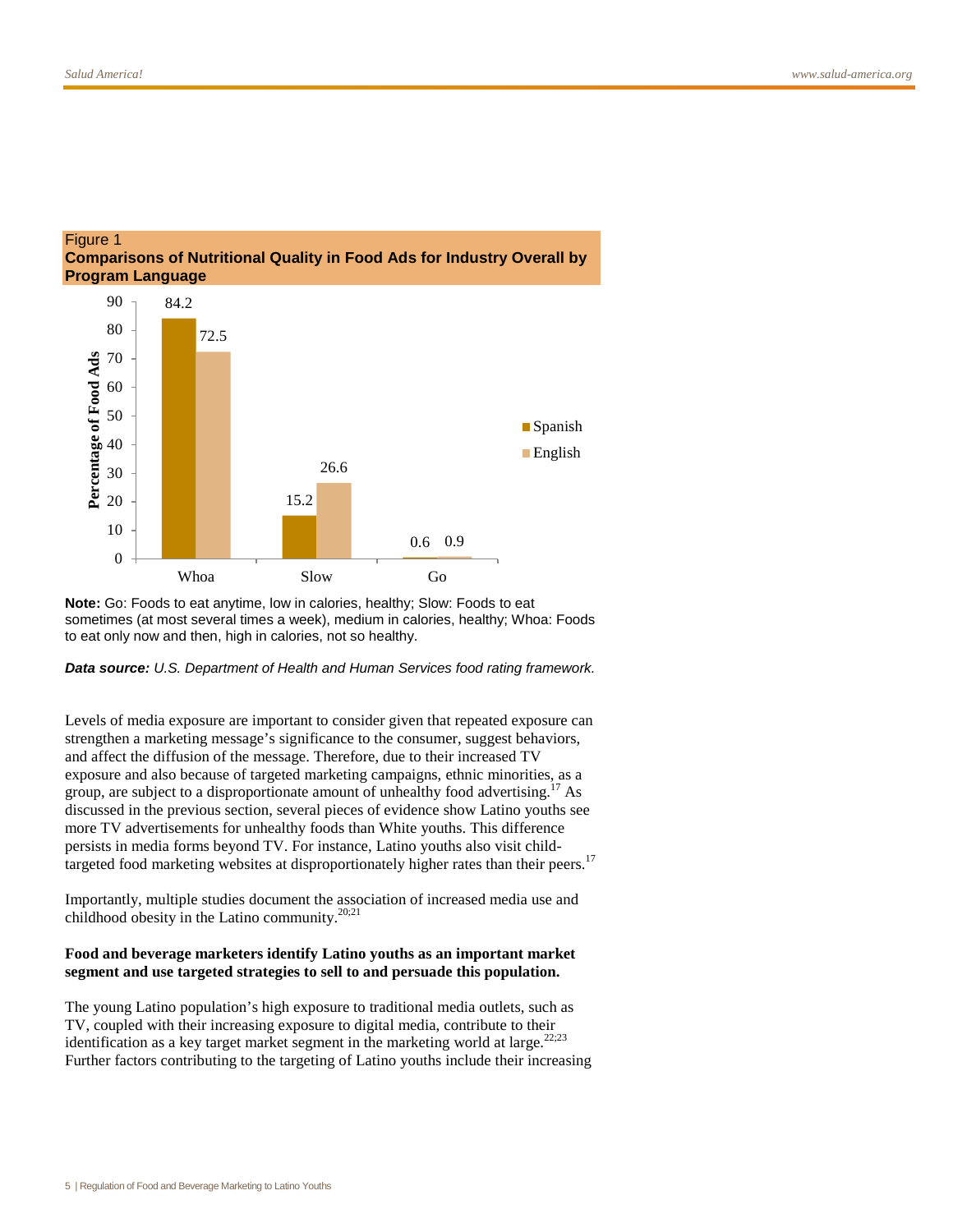size in the population (Latinos are the fastest-growing population segment in the U.S.) and their increased purchasing power (Latino teens spend 4% more than non-Latino teens).<sup>11;13</sup> Marketers are investing significant resources to understand the Latino youth market so as to better appeal to this group.<sup>10</sup>



*Data source: Rideout V, Lauricella A, Wartella E. Children, media, and race: Media use among White, Black, Hispanic, and Asian American children. Chicago, IL: Northwestern University; 2011.*

Strategies for marketing to ethnic minorities consider relevant attitudes, values, ethnic-specific media channels, social institutions (e.g., churches, clubs), and patterns of shopping and media use.<sup>10</sup> Marketers may use ethnic symbols, linguistic styles, music, and spokespersons of their target demographic to link cultural values, beliefs, and norms with certain food brands/products. $^{24}$  In line with such strategies, fast-food companies have developed ethnically targeted web content/sites such as Burger King's "Futbol Kingdom" and McDonald's "MeEncanta.com".<sup>17</sup> These web sites incorporate Spanish language and ethnically relevant activities (e.g. soccer) to target young Latino consumers. Importantly, many Latino youths, even those who speak Spanish at home, use the same English-language media as non-Latino youths. Data from 2010 show that 73 percent to 81 percent of TV food ads viewed by Latino youths appeared on English-language TV.<sup>25</sup> Companies marketing to this demographic often do so in English, with only hints of Spanish, and use themes that are culturally relevant while appealing to all youths (e.g. blending Latin music with general hip hop). $^{26}$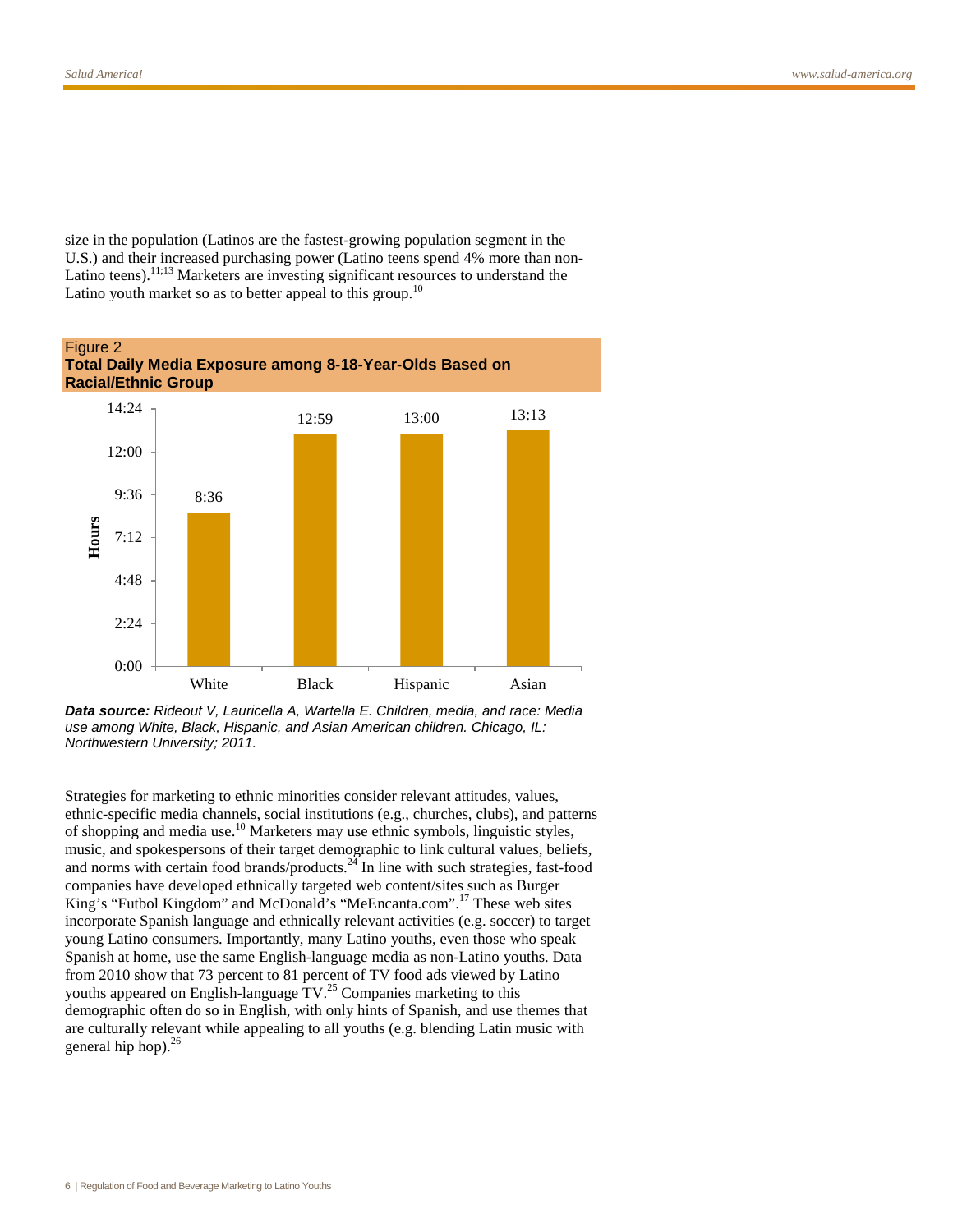Still, Spanish-language marketing is a prevalent strategy used by the food and beverage industry. Latino preschoolers who are exposed to both Spanish and English-language TV see almost 300 advertisements for fast foods annually on Spanish-language channels alone.<sup>17</sup> The Spanish-language web sites "Comida Kraft" (Kraft Foods, Inc.) and "Que Rica Vida " (General Mills, Inc.) specifically target Latino mothers, who are viewed as the caretakers and decision-makers for food products bought for their children, and thus are another target market segment for the food and beverage industry.<sup>27</sup> General Mill's reports that the strategy behind "Que Rica Vida" is to position the brand "as a trusted source of information for Hispanic moms who need help navigating life the U.S."<sup>27</sup>

Marketers also have identified the urban, low-income Latino youth population as "superconsumers" of soda, candy, and snacks, and evidence shows this population is heavily exposed to advertising of unhealthy foods.<sup>9</sup> For example, a cross-sectional study found that low-income Latino neighborhoods have up to nine times the density of outdoor advertising for high-calorie/low-nutrient food (fast food, sodas, sweetened juices, etc.) and alcohol compared to high-income White neighborhoods.<sup>28</sup> The difference persisted even in high-income Latino neighborhoods, where the density of such ads was still nearly three times higher than in high-income White neighborhoods.

Various research further suggests that exposure to targeted advertising (e.g., Spanishlanguage marketing) may be more effective in influencing Latino youths than exposure to non-targeted advertising.<sup>10;29</sup> For example, even among bilingual Latinos, recall is greater for advertisements that are aired in Spanish compared to ads that are aired in English.<sup>30</sup>

#### **The food and beverage industry has integrated itself into the U.S. Latino community.**

Food and beverage marketers have become an important source of funding for community organizations.31;32 This is particularly true of soft drink companies and the Latino community. For example, in 2012, PepsiCo donated \$100,000 to the National Association of Hispanic Journalists and the Coca-Cola Company donated \$25,000 to the American Diabetes Association for education outreach specifically to the Latino community.33;34 Local Latino events and causes are also frequently supported by sugary-drink brands and are promoted on local Spanish-language TV.<sup>35</sup> In addition to sponsoring events and causes, the soda industry specifically targets youths with campaigns that offer healthy lifestyle advice and tout company philanthropic efforts.<sup>31</sup>

While soda company sponsorship is not limited to ethnic minority groups, Latinos and African Americans in particular are characterized as being more interested (vs. non-Latino Whites) in having marketers do good for their communities.<sup>32</sup> This fact is recognized by fast-food advertisers, who are more likely to use messages focused on

*Marketers also have identified the urban, low-income Latino youth population as "superconsumers" of soda, candy, and snacks, and evidence shows this population is heavily exposed to advertising of unhealthy foods.*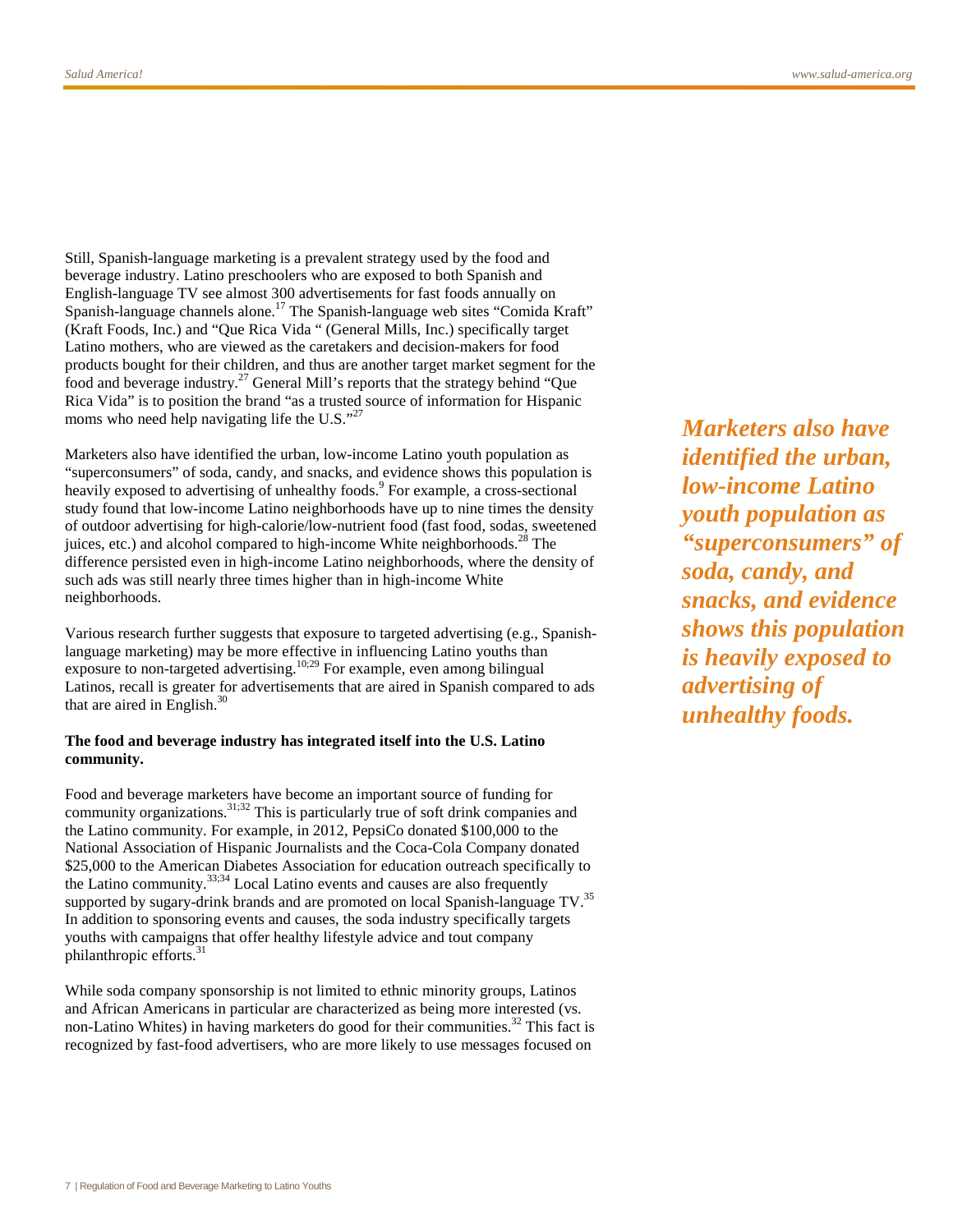helping the community in their Spanish-language advertisements than in their general advertisements.<sup>17</sup> The "do good for the community" attitude suggests that sponsorships and support for ethnic minority cultural institutions may have significant influencing powers. $^{24}$  Indeed, today many Latinos and African Americans see marketing to their communities as evidence that companies value their business, which was not the case even 10 years ago. $^{10}$ 

#### **Self-regulation of child-targeted marketing by the food and beverage industry has not been effective and is even less effective at protecting Latino youths.**

The food and beverage industry has begun some efforts to self-regulate advertising directed to children under age 12. These include the National Advertising Review Council's strengthening of the Children's Advertising Review Unit's guidelines in 2006 and the Council of Better Business Bureau's sponsorship of the Children's Food and Beverage Advertising Initiative (CFBAI), which became operational in July 2007 with 11 participating food companies.<sup>36</sup> Sixteen food and beverage companies currently participate in CFBAI and their guidelines underwent revision and strengthening in 2009 and 2010. $6,37$ 

The Federal Trade Commission (FTC) evaluated the progress the industry made towards promoting healthier food choices to youths in a recently released comparison of 2006 to 2009 data.<sup>38</sup> Findings were mixed (e.g. drinks marketed to children and teens were slightly lower in calories in 2009 than in 2006, but still averaged more than 20 grams of added sugar per serving) and the FTC urges broader participation and continued improvement.

A more recent (2011) evaluation of the industry's progress toward self-regulation identified the following specific areas of concern:<sup>6</sup>

- Product reformulations made only incremental progression toward healthier nutrient profiles
	- For example, from 2009 to 2011, some child brand cereals showed small but significant reductions in sodium content (611 to 555 per 100 mg for General Mills brands and 525 to 475 per 100 mg for Kellogg brands), while others had increased levels of sodium and sugar (Post brands: 33% to 34% increase for sugar and 542 to 558 per 100 mg sodium; not statistically significant) $39$
- Companies continued to market nutritionally poor foods and beverages to youth populations
	- For example, media spending to promote child-targeted cereals (the vast majority of them unhealthy) increased 34 percent from 2008 to 2011 and cereal advertising expenditures on Spanish-language TV more than doubled in this time frame.<sup>39</sup>
- Companies used misleading advertising and health claims in youth advertising
	- Companies participating in CFBAI nearly doubled their use of licensed characters from 8.8 percent in 2005 to 15.2 percent in 2009 and 49.4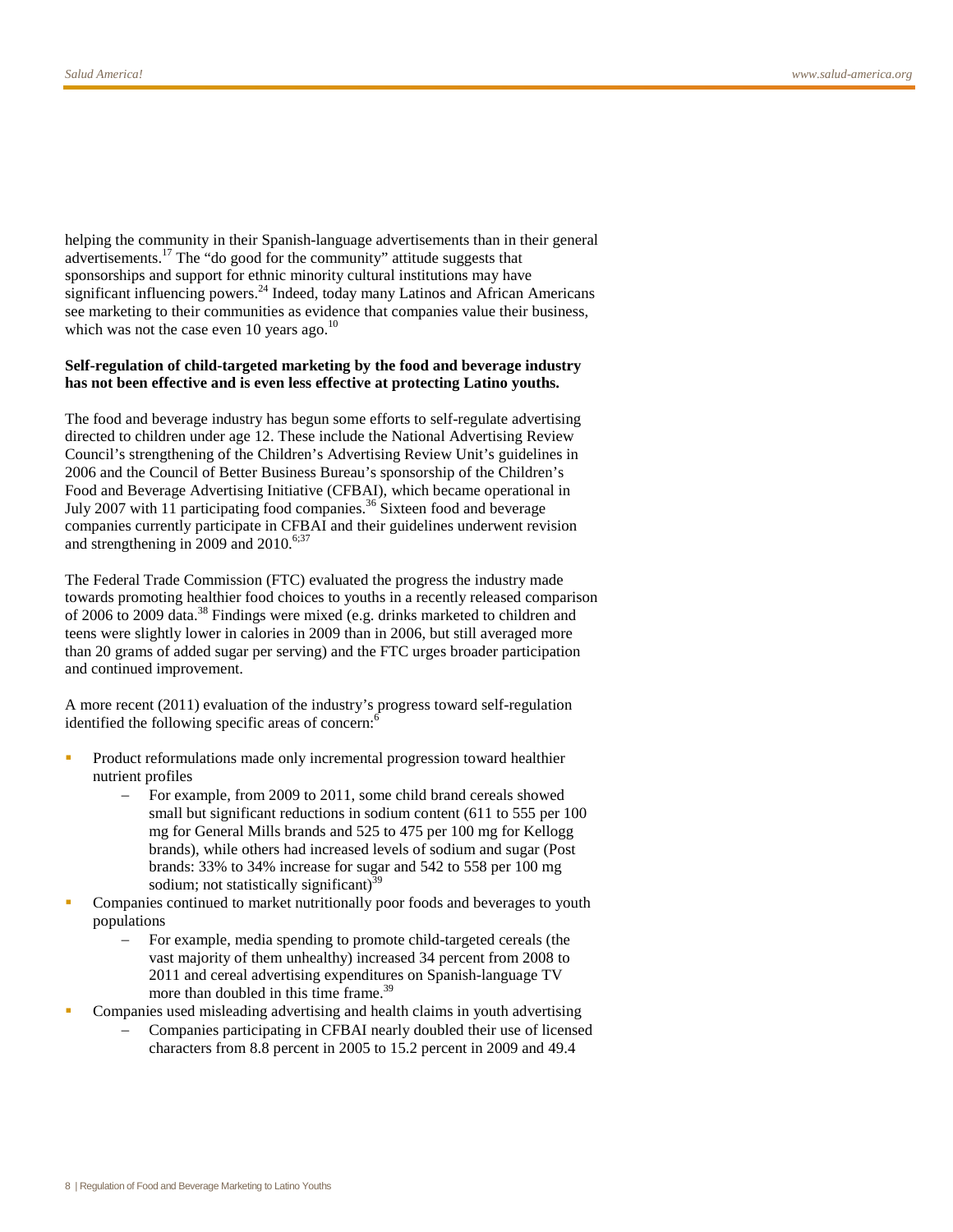percent of all advertisements using those characters were for nutritionally poor products. Use of licensed characters in child advertising may be considered misleading given that children trust the characters they see in program content. The 2005 IOM report recommended licensed characters be used only for the promotion of products that support healthful diets.<sup>15</sup>

- Labeling symbols and nutrient-profiling systems hindered consumers' selection of healthy products.
	- For example, manufacturer-developed front-of-package (FOP) labels summarize key nutritional characteristics of food products and are meant to help shoppers select healthier items, yet 84 percent of foods from the CFBAI's food product list that contain manufacturerdeveloped FOP labels do not meet one or more nutrient criteria for total sugar, fat, saturated fat, sodium or fiber and 95 percent have added  $sugar.<sup>40</sup>$

In addition, some advocates contend that industry has supported the development of self-regulation as a means of deflecting stronger forms of regulation, and that selfregulation proposals are for appearance rather than substance.<sup>3</sup> This could be particularly true when considering Spanish-language media. One study found that 50.9 percent of Spanish-language child-targeted food ads came from companies participating in CFBAI, compared with 71.3 percent of all child-targeted foods ads on English-language  $TV<sup>8</sup>$  Furthermore, while 100 percent of TV advertisements from CFBAI-participating companies were in compliance with each company's selfset nutrition standards, 84.2 percent of all of the advertised foods were classified in the U.S. Department of Health and Human Services food rating framework's poorest nutritional category. This finding suggests that the CFBAI has not accomplished any meaningful improvements in the nutritional quality of foods marketed to children on U.S. Spanish-language TV.

#### **Various advocacy groups have repeatedly called for government regulation of food marketing to children and, although government intervention has not yet reached fruition, some local avenues exist to potentially regulate marketing in Latino communities.**

Despite the absence of effective industry self-regulation, governmental bodies have not yet put forth efforts to severely restrict children's exposure to food marketing.<sup>3;41;42</sup> The reasons behind this reservation are complex and a detailed examination is outside of the scope of this review. In short, some reservation stems from the constitutional commercial speech doctrine, which is often cited by food industry groups in an effort to prohibit government regulation. There is, however, increasing opposition to First Amendment protection for commercial speech, specifically food marketing to young people. Legal scholars assert that the inherently misleading nature of food advertising to children diminishes its First Amendment protection, opening the door for the possibility of government regulation.<sup>43;44</sup>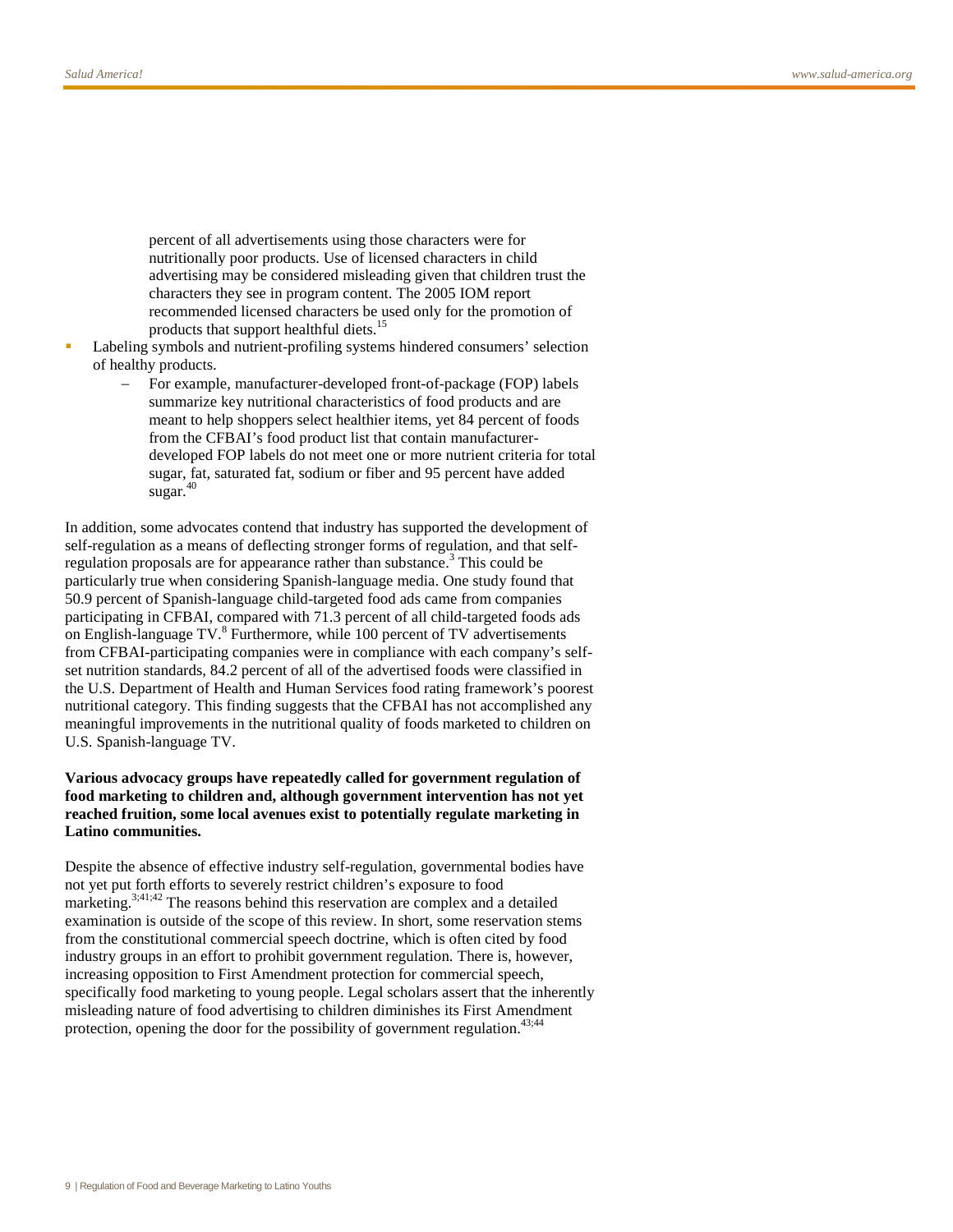Additional reservation comes from social attitudes and opinions whereby the public or government fail to recognize child obesity as a public health problem for which policy solutions are needed. $3$  Such failure lends credence to industry arguments that government regulation infringes on personal decisions. Experts argue that, while the food industry emphasizes personal responsibility for food choices, the misleading qualities of the industry's marketing and advertising practices purposefully undermine consumers' ability to be responsible.<sup>3;43;44</sup> This argument is made particularly strongly regarding children, who do not yet have the cognitive ability to identify and respond to misleading marketing, reducing their ability to be personally responsible. 45;46

The global span of food industry marketing and weak regulatory authority within countries impose further challenges to government regulation.<sup>3</sup> For example, while the Canadian province of Quebec banned marketing to children younger than 13, these children are exposed to U.S. TV channels and are exposed to additional marketing via the Internet and other media produced outside Quebec, making consistency difficult to achieve for regulators.<sup>47</sup>

Despite the lack of broad governmental regulation, there are ways to improve food and beverage marketing at the local level and these practices can be applied to U.S. Latino communities. A recent publication by Harris and Graff (2011) lists options to improve marketing practices at: food retail markets (such as requiring "healthy checkout aisles" that do not allow purchases of unhealthy food products, limiting the total amount of store window space dedicated to signs, requiring retailers to get a license to limit the sale of unhealthy foods, etc.); restaurant-type establishments (such as menu labeling laws, setting nutrition standards for children's meals that include incentives such as toys, prohibiting fast-food restaurants from opening near schools, implementing a program to certify healthy restaurants that encourage fewer sales and advertising of unhealthy foods to children, etc.); schools (such as banning the sale and advertising of unhealthy foods on campus, instituting closed campus policies to decrease student exposure to unhealthy food and beverage marketing, etc.); and communities (such as vending contracts that limit the sale and marketing of unhealthy foods and drinks in parks or other youth-friendly facilities).<sup>48</sup>

# **Conclusions and Policy Implications**

This comprehensive assessment of food marketing to Latino youths has identified the following conclusions:

- Obesity among U.S. Latino youths is a national epidemic of which diet is a central component. Food and beverage marketing is a powerful influence on Latino youth diet.
- Food and beverage marketing to Latino youths disproportionately advertises unhealthy products.
- Latino youths are a key market segment for food and beverage manufacturers given their increasing population size, spending power, and media exposure.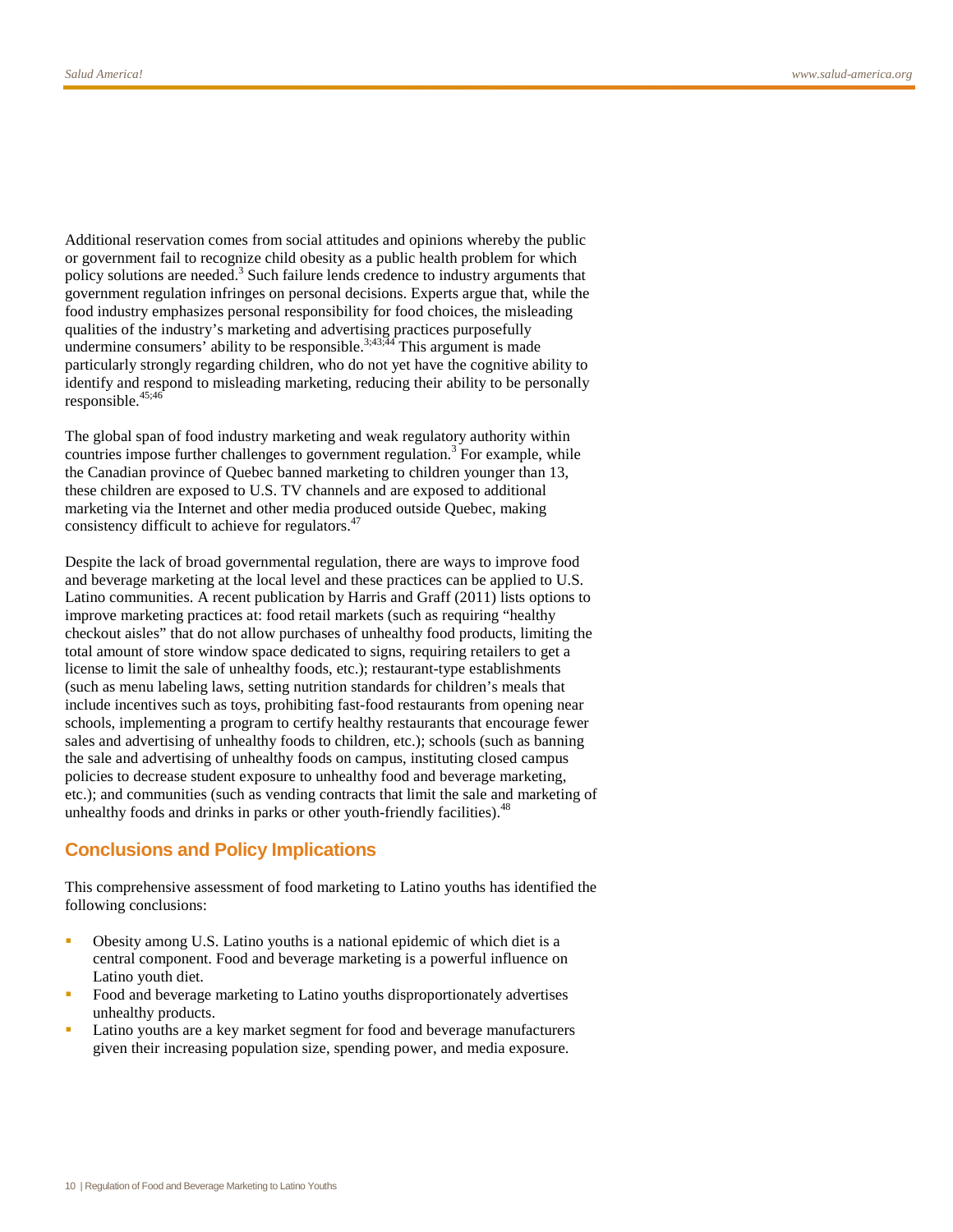- The food and beverage industry has integrated itself into the Latino community through sponsorship and ethnically targeted messaging.
- Self-regulation by the food and beverage industry is not yet having an impact. Therefore, it may be necessary to strengthen government intervention or regulation, to meaningfully change marketing to youths. In the meantime, options exist to improve marketing in Latino communities.

# **POLICY IMPLICATIONS**

- Policymakers and the public should recognize the marketing of unhealthy foods and beverages to youths as a public health problem for which policy solutions are needed. Governments should consider public hearings at the state and local levels to raise awareness and initiate community action.
- The voluntary principles that were proposed by the Interagency Working Group on Food Marketed to Children in 2011 to help guide industry efforts to improve the nutritional profile of food marketed to children should be finalized.<sup>49</sup>
- Immediate action to limit children's exposure to food marketing should be taken by governments. States and municipalities should reduce community-based exposure of food marketing to youths. Particular focus should be paid to eliminate exposure to unhealthy product campaigns that specifically target ethnic minorities, such as Latino youths.

# **FUTURE RESEARCH NEEDS**

The evidence linking food marketing practices and unhealthy youth diet trends continues to expand. However, evidence focused on food marketing practices and their direct effects on Latino youths is lacking. While the commercial market research industry maintains a wealth of data on marketing to racial/ethnic minority youths, much of this information is proprietary, and the lack of publically available data hinders the public health community's ability to mount counter-marketing campaigns and advance policy change.<sup>13,50</sup> Future research in this area should examine, in particular, the:

- **Effects of marketing unhealthy foods to Latino children;**
- Effects of the amount and density of unhealthy food and beverage outlets within Latino communities on consumption behaviors;
- ways to gain access to proprietary marketing data on the Latino youth population;
- Influence of food and beverage promotions via different media types on Latino youth health behaviors;
- Effectiveness of culturally specific media campaigns focused on healthy eating and physical activity;
- Identification of industry-self regulatory pledges that might particularly benefit ethnic minorities; and
- **Figure** Frequency and effectiveness of local level efforts to reduce ethnically targeted food marketing.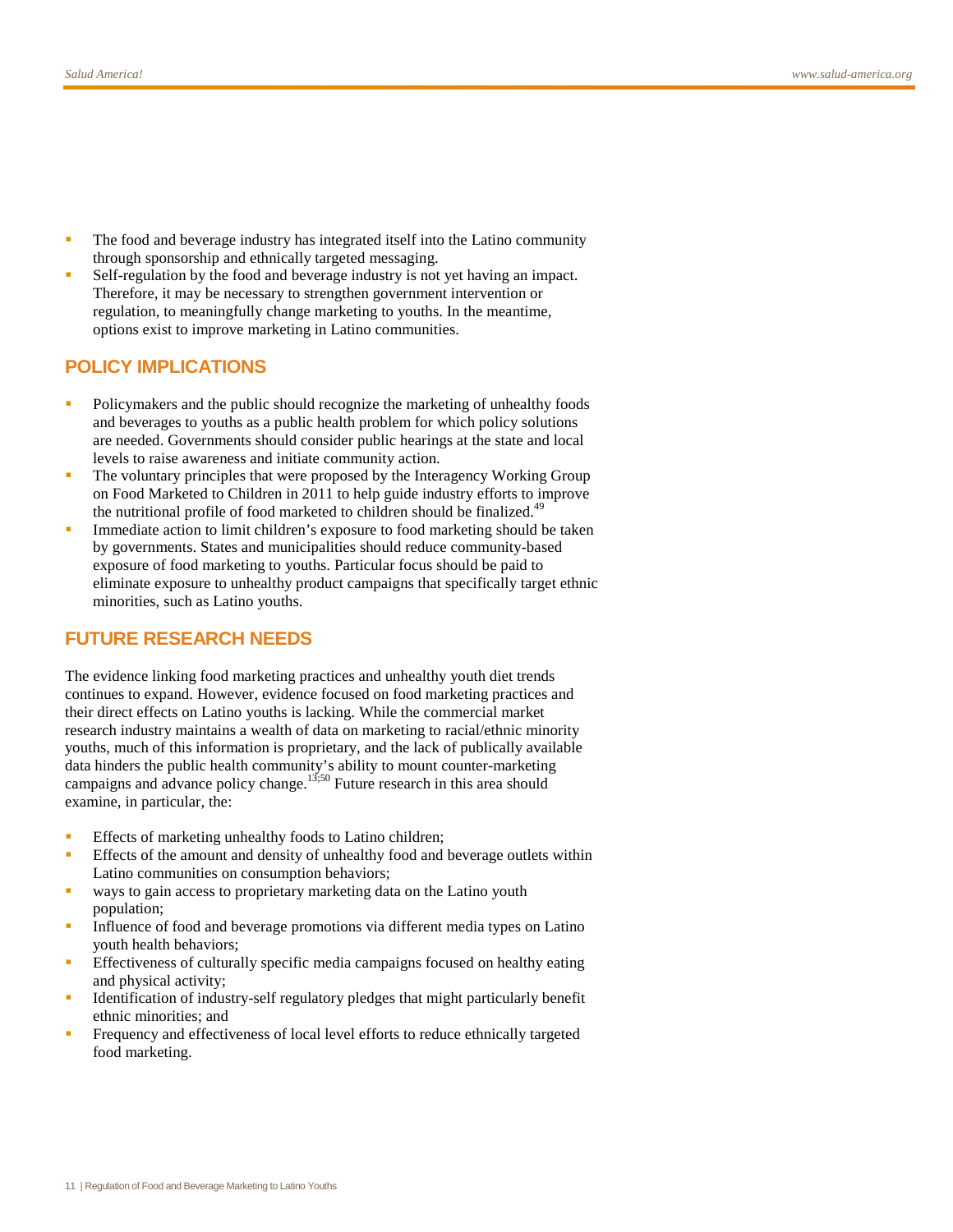#### **ABOUT THE PROGRAM**

*Salud America!* The RWJF Research Network to Prevent Obesity Among Latino Children is a national program of the Robert Wood Johnson Foundation. The program aims to educate and support researchers, decision-makers, community leaders, and the public in contributing towards healthier Latino communities and seeking environmental and policy solutions to the epidemic of Latino childhood obesity. The network is directed by the Institute for Health Promotion Research at The University of Texas Health Science Center at San Antonio.

For more information, visi[t http://www.salud-america.org.](http://www.salud-america.org/)

# **ABOUT THIS RESEARCH REVIEW**

Copyright 2013 Robert Wood Johnson Foundation.

Route 1 and College Road P.O. Box 2316 Princeton, NJ 08543–2316 *www.rwjf.org*



Robert Wood Johnson Foundation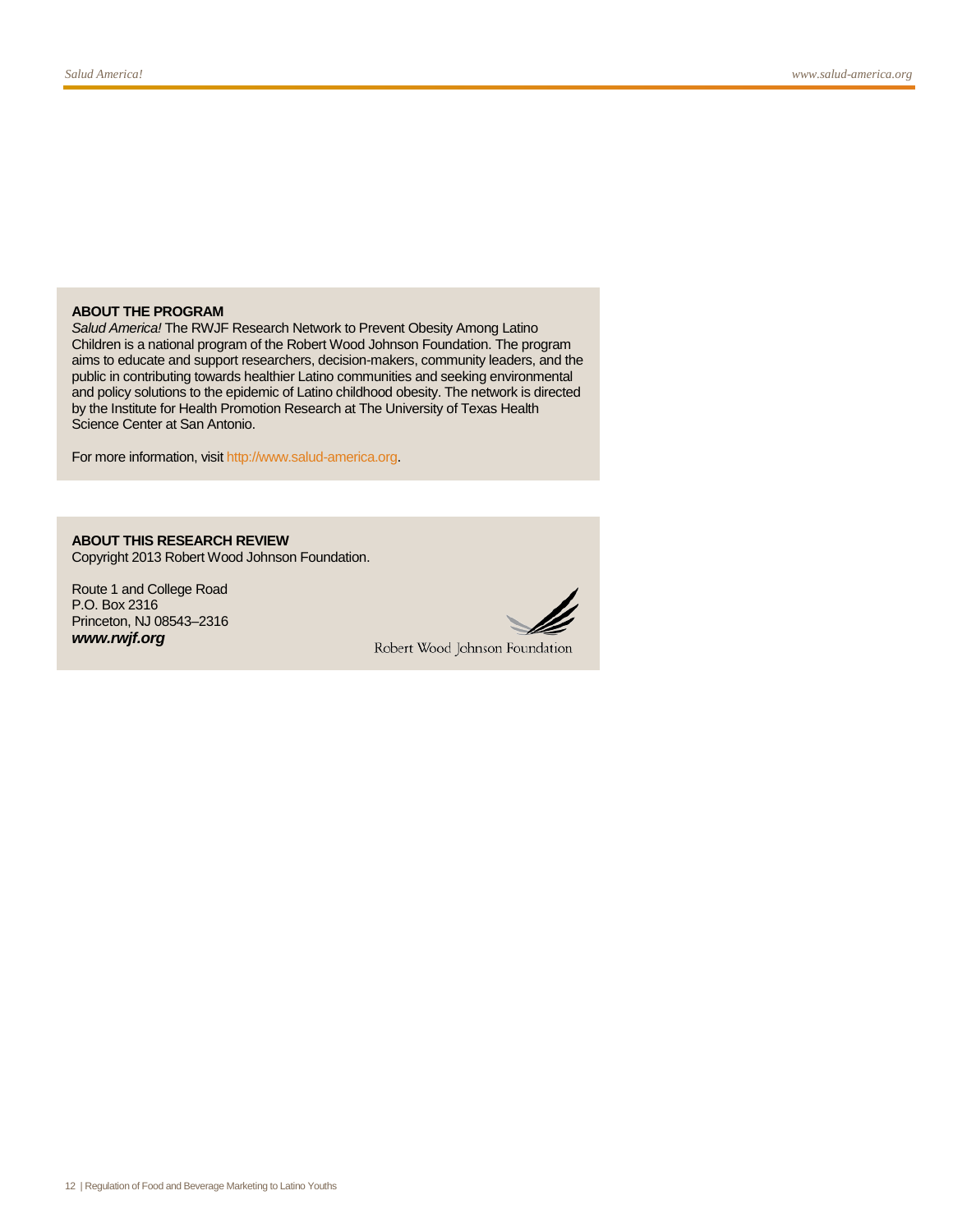#### **Reference List**

- (1) Ogden CL, Carroll MD, Kit BK, Flegal KM. Prevalence of obesity and trends in body mass index among US children and adolescents, 1999-2010. *JAMA* 2012;307:483-490.
- (2) McGinnis J, Appleton Gootman J, Kraak V, eds. *Food Marketing to Children and Youth: Threat or Opportunity?* Washington DC: National Academies Press, 2006.
- (3) Harris JL, Pomeranz JL, Lobstein T, Brownell KD. A crisis in the marketplace: how food marketing contributes to childhood obesity and what can be done. *Annu Rev Public Health* 2009;30:211-225.
- (4) Cairns G, Angus K, Hastings G. The extent, nature, and effects of food promotion to children: A review of the evidence to December 2008. 2009. The World Health Organization. 11-14-2012.
- (5) Cairns G, Angus K, Hastings G, Caraher M. Systematic reviews of the evidence on the nature, extent and effects of food marketing to children. A retrospective summary. *Appetite* 2012.
- (6) Kraak VI, Story M, Wartella EA, Ginter J. Industry progress to market a healthful diet to American children and adolescents. *Am J Prev Med* 2011;41:322-333.
- (7) Federal Trade Commission. Marketing Food to Children and Adolescents: A Review of Industry Expenditures, Activities, and Self-Regulation. 2008. Washington DC, Federal Trade Commission. 11-9-2012.
- (8) Kunkel D. Food marketing to children on U.S. Spanish language television. *J Health Commun* 2012;TBD:TBD.
- (9) Samuels S, Craypo L, Dorman L, Purciel M, Standish M. Food and beverage industry marketing practices aimed at children: Developing strategies for preventing obesity and diabetes. 2003. 11-13-2012.
- (10) Grier SA KS. Targeted marketing and public health. *Annu Rev Public Health* 2010;31:349-369.
- (11) US Census Bureau. An older and more diverse nation by midcentury. US Census Bureau . 2008. 11-15-2012.
- (12) Rideout V, Lauricella A, Wartella E. Children, media, and race: Media use among White, Black, Hispanic, and Asian American children. 2011. Chicago, IL, Northwestern University. 11-13-2012.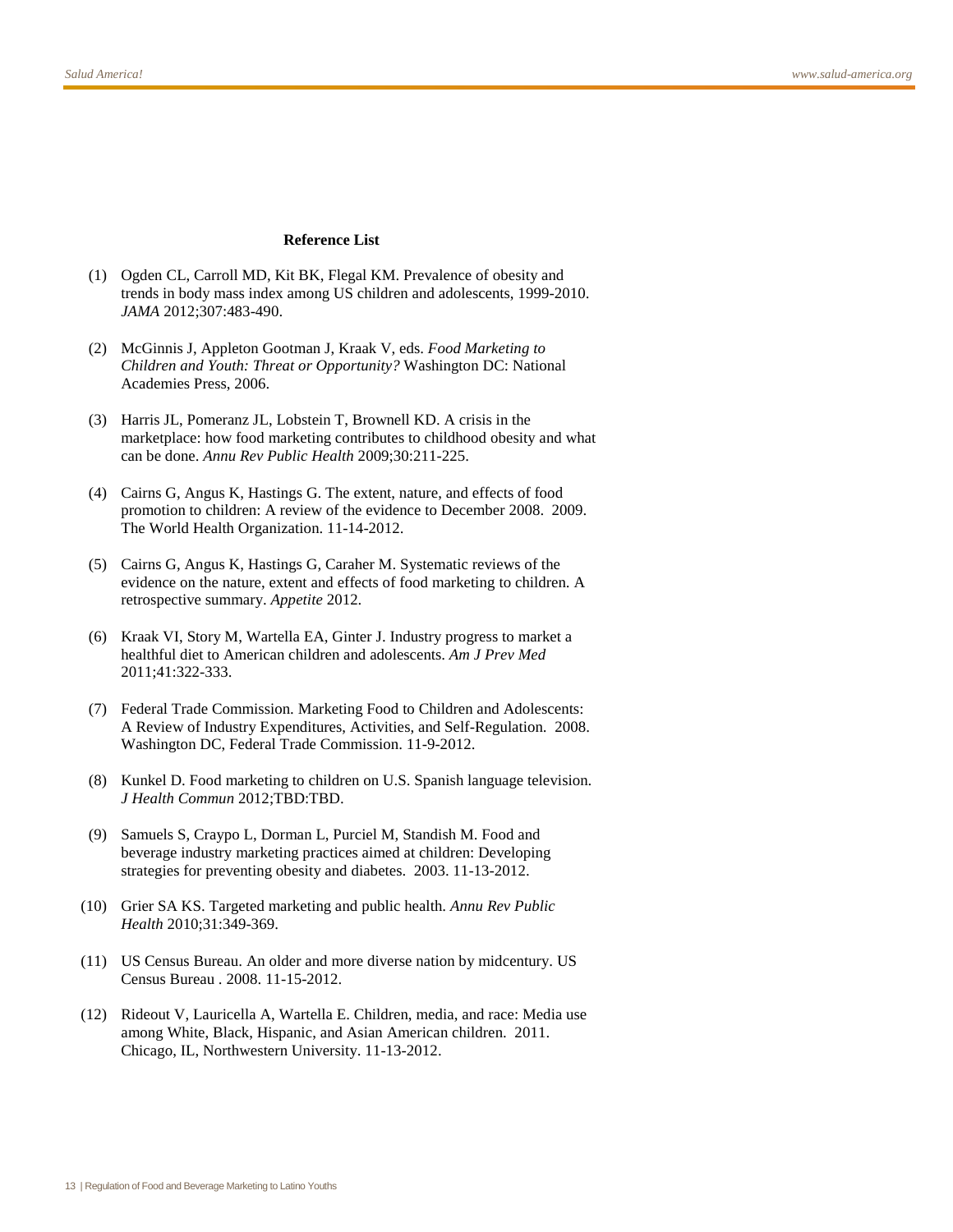- (13) Kramer K, Schwarte L, Lafleur M, Williams J. Targeted marketing of junk food to ethnic minory youth: fighting back with legal advocacy and community engagement. In: Williams J, Pasch K, Collins C, eds. *Advances in Communication Research to Reduce Childhood Obesity*. New York: Springer; 2012.
- (14) Ogden CL, Carroll MD, Flegal KM. High body mass index for age among US children and adolescents, 2003-2006. *JAMA* 2008;299:2401-2405.
- (15) Kunkel D MCWP. The impact of industry self-regulation on the nutritional quality of foods advertised on television to children. 2009. Oakland, CA, Children Now. 11-14-2012.
- (16) Powell LM, Schermbeck RM, Szczypka G, Chaloupka FJ, Braunschweig CL. Trends in the nutritional content of television food advertisements seen by children in the United States: analyses by age, food categories, and companies. *Arch Pediatr Adolesc Med* 2011;165:1078-1086.
- (17) Harris J, Schwartz M, Brownell K. Fast food FACTS: Evaluating fast food nutrition and marketing to youth. 2010. New Haven, CT, Rudd Center for Food Policy and Obesity. 11-15-2012.
- (18) Montgomery KC, Chester J. Interactive food and beverage marketing: targeting adolescents in the digital age. *J Adolesc Health* 2009;45:S18-S29.
- (19) Smith A. 8% of online Americans use Twitter. Pew Research Center . 2010. 12-18-2012.
- (20) Thompson DA, Sibinga EM, Jennings JM, Bair-Merritt MH, Christakis DA. Television viewing by young Hispanic children: evidence of heterogeneity. *Arch Pediatr Adolesc Med* 2010;164:174-179.
- (21) Rosas LG, Guendelman S, Harley K et al. Factors associated with overweight and obesity among children of Mexican descent: results of a binational study. *J Immigr Minor Health* 2011;13:169-180.
- (22) Westlund R. Finding the gold in Hispanic marketing: Many brands are using new insights into U.S. Hispanic audiences to grow their businesses. ADWEEK web site . 2011.
- (23) Adcentricity. Digital Hispanics in a physical world. 2009. 11-14-2012.
- (24) Grier SA. African American & Hispanic youth vulnerability to target marketing: Implications for understanding the effects of digital media. 2009. Berkeley, CA, The Robert Wood Johnson Foundation.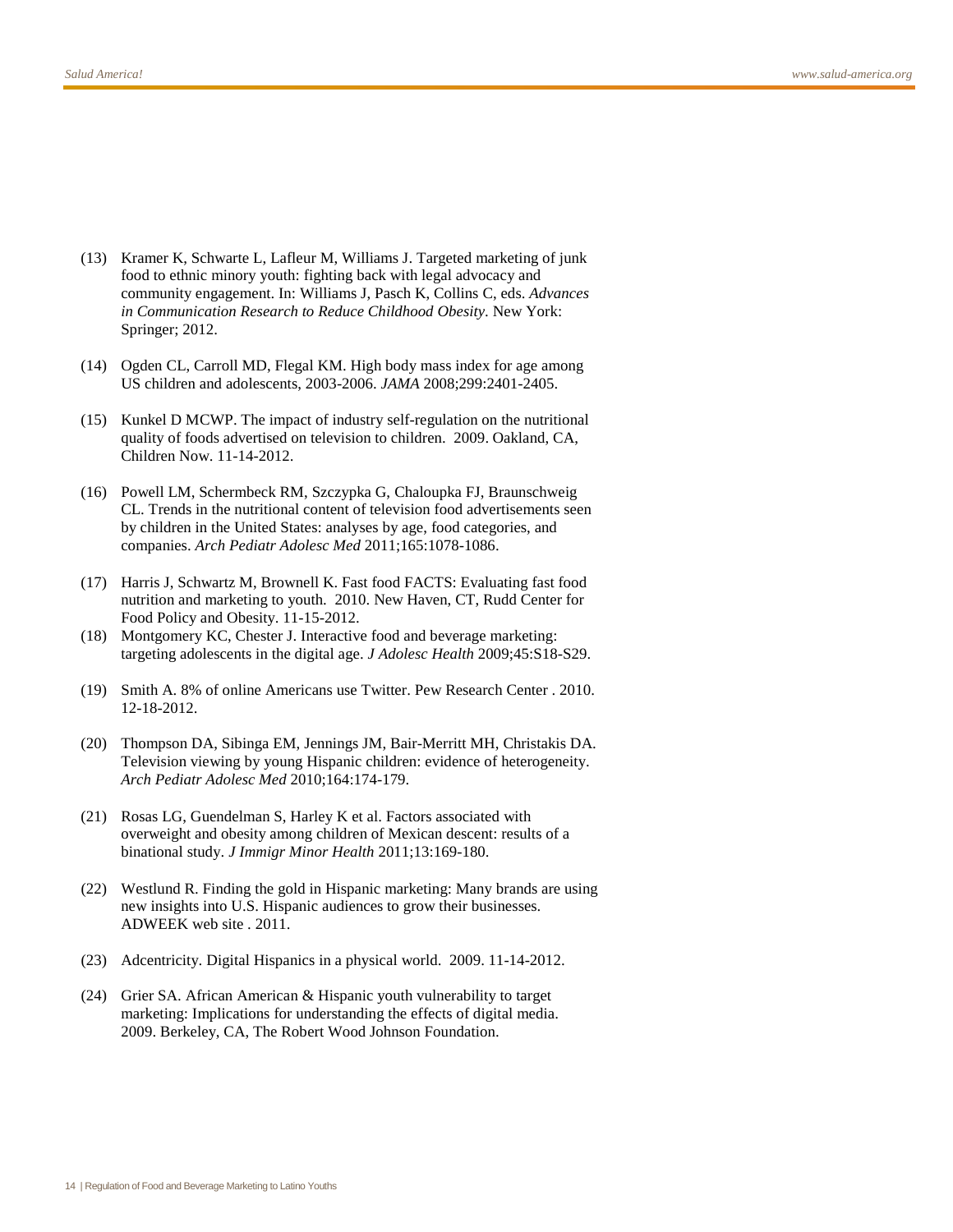- (25) Milici FF, harris JL, Sarda V, Schwartz MB. Hispanic youth exposure to food and beverage advertising on spanish- and English-language television. *TBD* 2012.
- (26) Boden PR. Top 4 PR tips Marketing to U.S. Hispanic Youth. Boden PR . 2009.
- (27) Berkeley Media Studies Group. The soda and fast-food industries target their marketing towards mothers of color. Berkeley Media Studies Group . 2010. 12-19-2012.
- (28) Yancey AK, Cole BL, Brown R et al. A cross-sectional prevalence study of ethnically targeted and general audience outdoor obesity-related advertising. *Milbank Q* 2009;87:155-184.
- (29) Three things you thought you knew about U.S. Hispanic's engagement with media...and why you may have been wrong. 2011. 12-20-2012.
- (30) Pardo C, Dreas C. Three things you thought you knew about U.S. Hispanic's engagement with media...and why you may have been wrong. 2011. 12-20- 2012.
- (31) Dorfman L, Cheyne A, Friedman LC, Wadud A, Gottlieb M. Soda and tobacco industry corporate social responsibility campaigns: how do they compare? *PLoS Med* 2012;9:e1001241.
- (32) Korzenny F, Korzenny BA, McGavock H, Inglessis MC. The multicultural marketing equation: Media, attitudes, brands, and spending. 2006. Talahassee, FL, Florida State University. 12-19-2012.
- (33) Quintero F. What is PepsiCo buying with donations to communities of color? Berkley Media Studies Group. 8-20-2012. 12-19-2012.
- (34) \$10.5 million in new grants from the Coca-Cola Foundation will spark sustainability efforts on six continents. Marketwatch.com. 8-30-0012. 12- 19-2012.
- (35) Harris J, Schwartz M, Brownell K, Javadizadeh J, Weinberg M, Sarda V et al. Sugary Drink FACTS 2012: Evaluating Sugary Drink Nutrition and Marketing to Youth. 2012. New Haven, CT, Rudd Center for Food Policy and Obesity. 11-15-2012.
- (36) Better Business Bureau. New food, beverage initiative to focus kids' ads on healthy choices; Revised guidelines strengthen CARU's guidance to food advertisers. Better Business Bureau web site. 2006. 12-19-2012.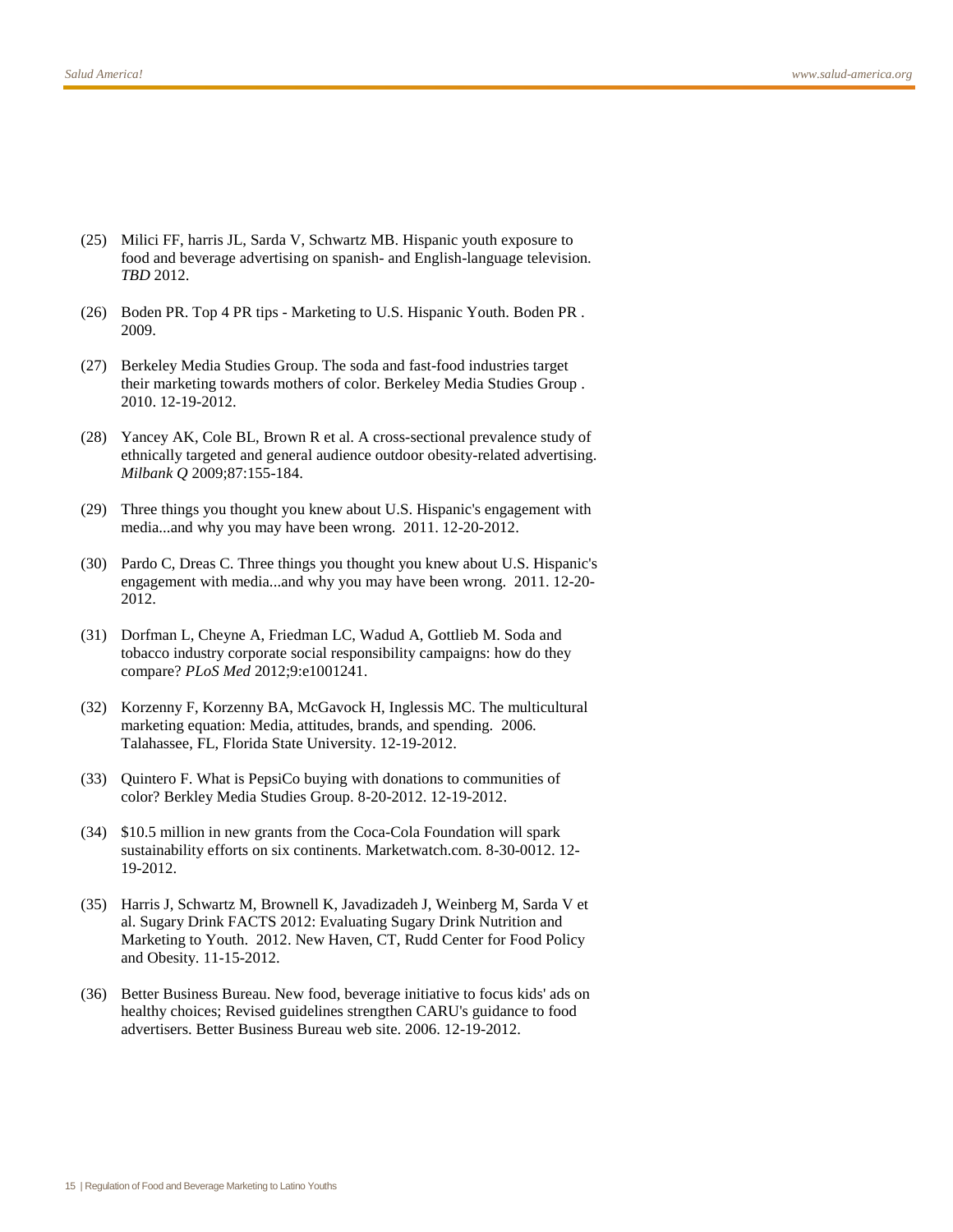- (37) Better Business Bureau. Children's Food and Beverage Advertising Initiative. Better Business Bureau web site. 2012. 12-19-2012.
- (38) Federal Trade Commission. 2012. Washington DC, Federal Trade Commission. 2-12-0013.
- (39) Harris J, Schwartz M, Brownell K, Sarda V, Dembek C, Munsell C et al. Cereal FACTS 2012: Limited progress in the nutrition quality and marketing of children's cereals. 2012. New Haven, CT, Rudd Center for Food Policy and Obesity. 11-15-2012.
- (40) Sims J, Mikkelsen L, Gibson P, Warming E. Claiming health: Front-ofpackage labeling of children's food. 2011. Oakland, CA, Prevention Institute.
- (41) Hawkes C, Harris JL. An analysis of the content of food industry pledges on marketing to children. *Public Health Nutr* 2011;14:1403-1414.
- (42) Hawkes C. Regulating food marketing to young people worldwide: Trends and policy drivers. *Am J Public Health* 2007;97:1962-1973.
- (43) Graff S, Kunkel D, Mermin SE. Government can regulate food advertising to children because cognitive research shows that it is inherently misleading. *Health Aff (Millwood)* 2012;31:392-398.
- (44) Harris JL, Graff SK. Protecting young people from junk food advertising: implications of psychological research for First Amendment law. *Am J Public Health* 2012;102:214-222.
- (45) Carter OB, Patterson LJ, Donovan RJ, Ewing MT, Roberts CM. Children's understanding of the selling versus persuasive intent of junk food advertising: implications for regulation. *Social Science Medicine* 2011;72:962-968.
- (46) Wilcox B, Kunkel D, Cantor J, Dowrick P, Linn S, Palmer E. Report of the APA Task Force on Advertising and Children. 2-20-2004. American Psychological Association. 11-13-2012.
- (47) Kent MP, Dubois L, Wanless A. Food marketing on children's television in two different policy environments. *Int J Pediatr Obes* 2011;6:e433-e441.
- (48) Harris JL, Graff SK. Protecting children from harmful food marketing: options for local government to make a difference. *Prev Chronic Dis* 2011;8:A92.